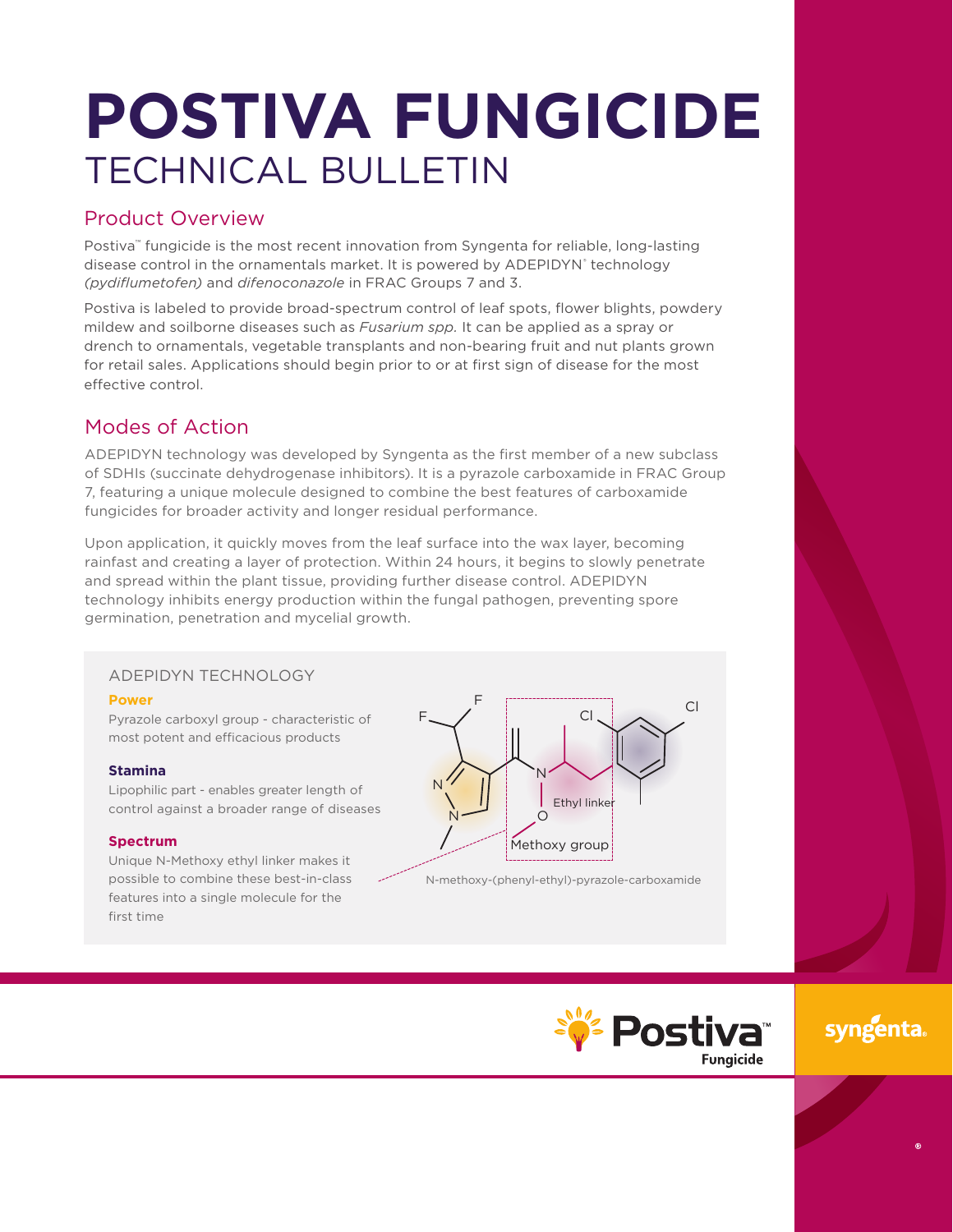## Inhibition of Spore Germination



At 0.0046 ppm, ADPEDIYN technology shows greater inhibition of *Botrytis cinerea conidia* spore germination compared to other SDHI fungicide treatments.

Foliar and Soilborne Disease Control

*Difenoconazole* is a demethylation inhibitor (DMI) in FRAC Group 3. This active ingredient prevents the production of ergosterol in the cell membrane from being incorporated, causing cell walls to weaken, leak and collapse. As a triazole, *difenoconazole* has systemic and curative properties. It has a strong affinity to the wax layer of plants, which can lead to longer residual control. Over time, the active ingredient moves into the tissue, where it then follows the xylem movement towards the leaf edge. *Difenoconazole* offers curative activity by preventing germ tube elongation and mycelial growth, limiting disease development and sporulation.

The combination of active ingredients in Postiva provides disease control through two different modes of action, offering a strong defense against multiple pathogens while helping prevent the development of resistance.

Postiva has activity against a wide range of ornamental pathogens. Please refer to the product label for a complete list of diseases controlled.

| <b>DISEASES</b>                                                                                                                                                                                                                                                                                                                                                                                                                                                             | <b>CROP</b>                                                    | <b>APPLICATION</b> |
|-----------------------------------------------------------------------------------------------------------------------------------------------------------------------------------------------------------------------------------------------------------------------------------------------------------------------------------------------------------------------------------------------------------------------------------------------------------------------------|----------------------------------------------------------------|--------------------|
| <b>Leaf Blights/Leaf Spots/Rusts</b><br>Including: Alternaria spp., Cercospora spp., Cercosporidium spp.,<br>Cladosporium spp., Colletotrichum spp., Corynespora spp., Drechslera<br>spp., Didymella spp., Guignardia spp., Gymnosporangium spp.,<br>Helminthosporium spp., Monilinia spp., Mycosphaerella spp., Phoma<br>spp., Phragmidium spp., Puccinia spp., Septoria spp., Stemphylium spp.,<br>Tranzschelia spp., Wilsonomyces spp., Diplocarpon rosae, Uromyces spp. | Ornamentals<br>Cucurbits<br>Fruiting<br>Vegetables<br>Tomatoes | Foliar             |
| <b>Flower Blights</b><br>Including: Colletotrichum spp., Elsinoe spp., Ascochyta spp., Botrytis<br>cinerea                                                                                                                                                                                                                                                                                                                                                                  | Ornamentals<br>Cucurbits<br>Fruiting<br>Vegetables<br>Tomatoes | Foliar             |
| <b>Powdery Mildews</b><br>Including: Sphaerotheca spp., Erysiphe spp., Leveillula spp., Oidium spp.,<br>Oidiopsis spp.                                                                                                                                                                                                                                                                                                                                                      | Ornamentals<br>Cucurbits<br>Fruiting<br>Vegetables<br>Tomatoes | Foliar             |
| <b>Bacterial Diseases</b> (Suppression)<br>Including: Pseudomonas spp., Xanthomonas spp., Ralstonia spp.                                                                                                                                                                                                                                                                                                                                                                    | Ornamentals                                                    | Foliar & Drench    |
| <b>Soilborne Diseases</b><br>Including: Rhizoctonia spp., Fusarium spp., Sclerotinia spp.                                                                                                                                                                                                                                                                                                                                                                                   | Ornamentals                                                    | Foliar & Drench    |
| <b>Shoot/Stem Diseases</b><br>Including: Rhizoctonia spp.                                                                                                                                                                                                                                                                                                                                                                                                                   | Ornamentals<br>Fruiting<br>Vegetables                          | Foliar & Drench    |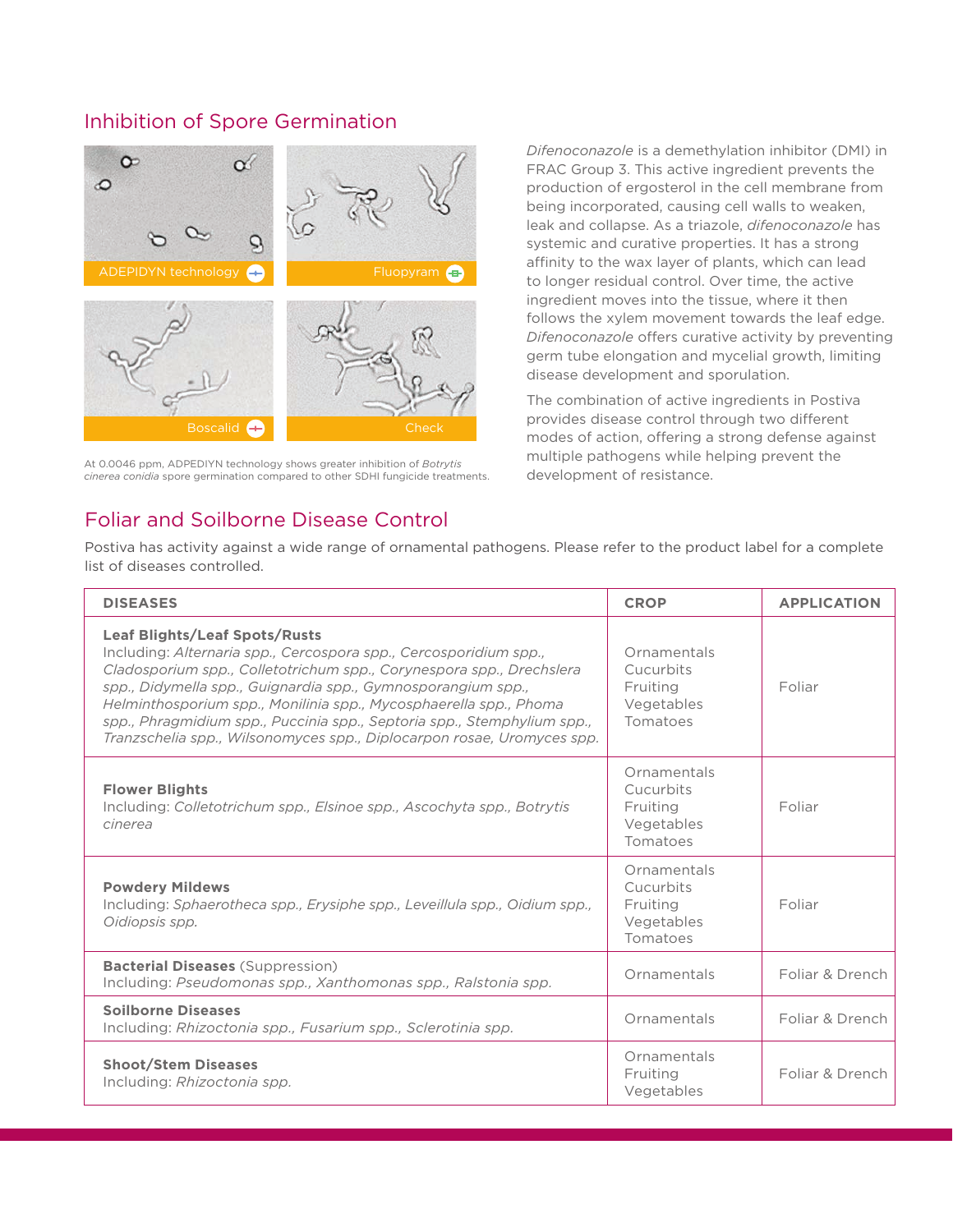# Fungicide Movement within Plant Tissue

The Carbon-14 labeled micrographs illustrate the movement of each active ingredient in Postiva when applied to a leaf or apical bud.

#### **Mobility of Postiva Fungicide** Movement in Dicot/Apple

#### **Foliar Application**

This fungicide shows moderate redistribution in the leaf when applied to the foliage.



2017- Jealotts Hill, Syngenta

#### **Apical Bud Application**

Applications absorbed by the petiole and apical bud result in the upward systemic movement of the fungicide, protecting new tissue.



2017- Jealotts Hill, Syngenta

Radioactivity concentration





## Application and Use Recommendations

Treatments of Postiva may be applied as a foliar spray or soil drench through various types of spray equipment commonly used for making ground and aerial treatments, including chemigation or through auto cold fogging systems.

The use rate is 10 – 28 fl. oz./100 gal. for foliar and soil applications.

Postiva has a 12 hour restricted-entry interval (REI) and a caution signal word on the label.

## Application Sites

Postiva can be applied in:

- Greenhouses
- Nurseries, including field- and container-grown plants that have been grown in outdoor growing structures
- Conifer nurseries
- Residential and commercial landscapes

It can also be applied to edible crops, such as vegetable plants and juvenile (or non-bearing) fruit, nut and vine plants. Immature or inedible fruit and nuts may be present on the plant at the time of application but should not be intended for consumption.

## Resistance Management

Fungal pathogens can develop resistance to products with the same mode of action when used repeatedly. Since Postiva contains active ingredients from FRAC Groups 3 and 7, it is recommended to not alternate or tank mix with products having the same mode of action or with products to which sub-optimal performance/resistance has already developed. The following practices are recommended:

- Apply no more than two sequential applications per crop before rotating to another effective product with a different mode of action known to provide satisfactory disease control when used alone.
- Apply no more than 64 fl. oz./A of this fungicide per year.
- Apply early in the crop production cycle to minimize fungal pressure from listed diseases.



syngenta